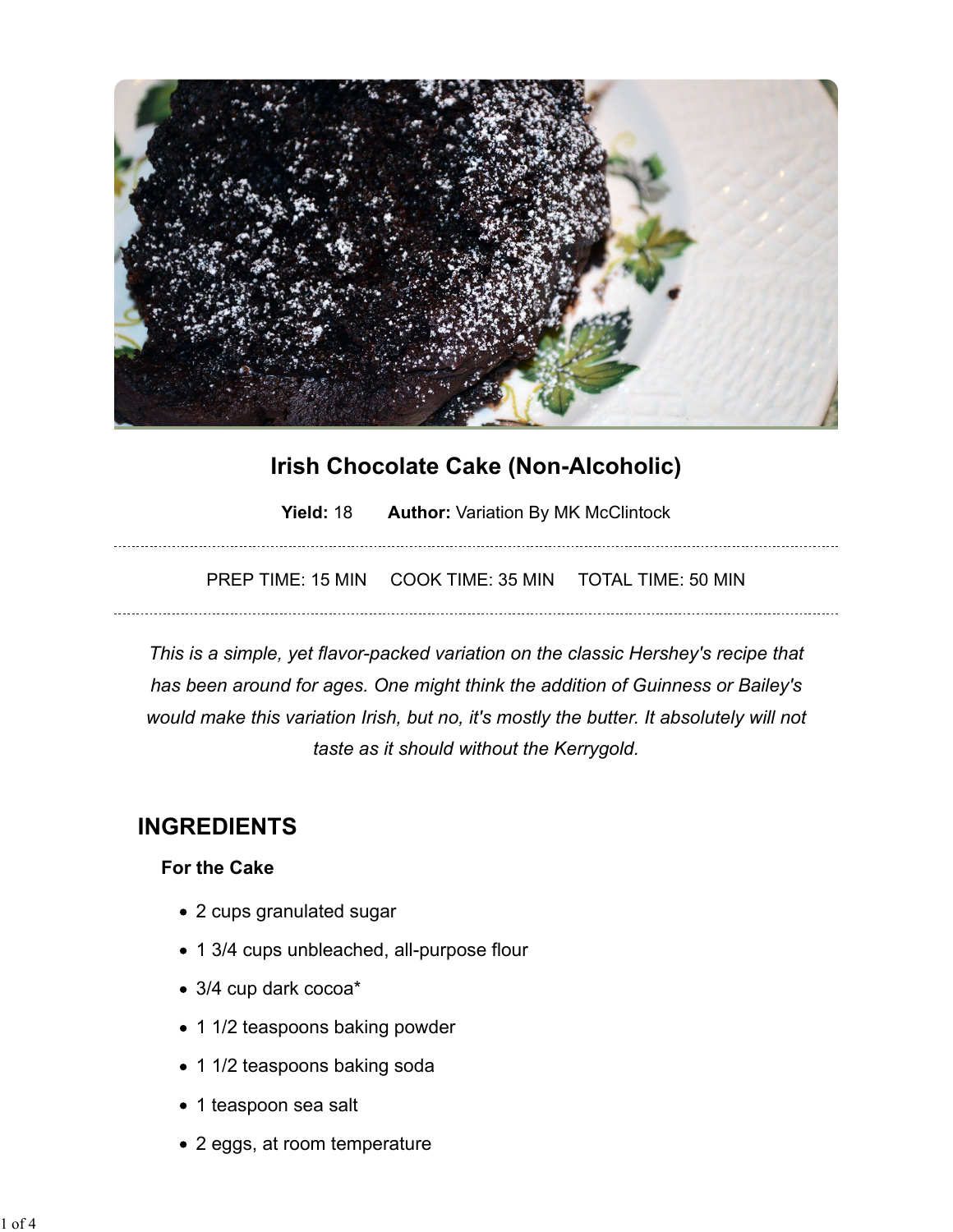- 1 cup milk (I use non-fat)
- 1/2 cup vegetable or canola oil
- 2 Tablespoons Kerrygold butter, melted
- 2 teaspoons of vanilla extract
- 1 teaspoon chocolate extract
- 1 teaspoon Irish cream flavoring

## **For the Frosting**

- 1/2 cup (1 stick) Kerrygold butter
- 2/3 cup dark cocoa\*
- 3 cups powdered sugar
- 1/3 cup milk (I use non-fat)
- 1 teaspoon vanilla extract
- 1 teaspoon Irish cream flavoring

# **INSTRUCTIONS**

## **For the Cake**

- 1. Heat oven to 350°F.
- 2. Grease and flour your baking pan of choice (I use baking spray with flour). I usually use a bundt pan for this cake, but two 9-inch baking rounds or a 9x13 baking pan work. This recipe works great for cupcakes.
- 3. Whisk together sugar, flour, cocoa, baking powder, baking soda, and salt in a large bowl.
- 4. Add eggs, milk, oil, melted butter, Irish cream flavoring, and vanilla; beat with mixer on medium speed for 2 minutes. You can use either a stand or hand mixer.
- 5. Stir boiling water into the mixture and combine until all water is incorporated. I like to use a spatula to finish stirring so I can scrape down and I mix. DO NOT overmix.
- 6. Pour batter into prepared pans.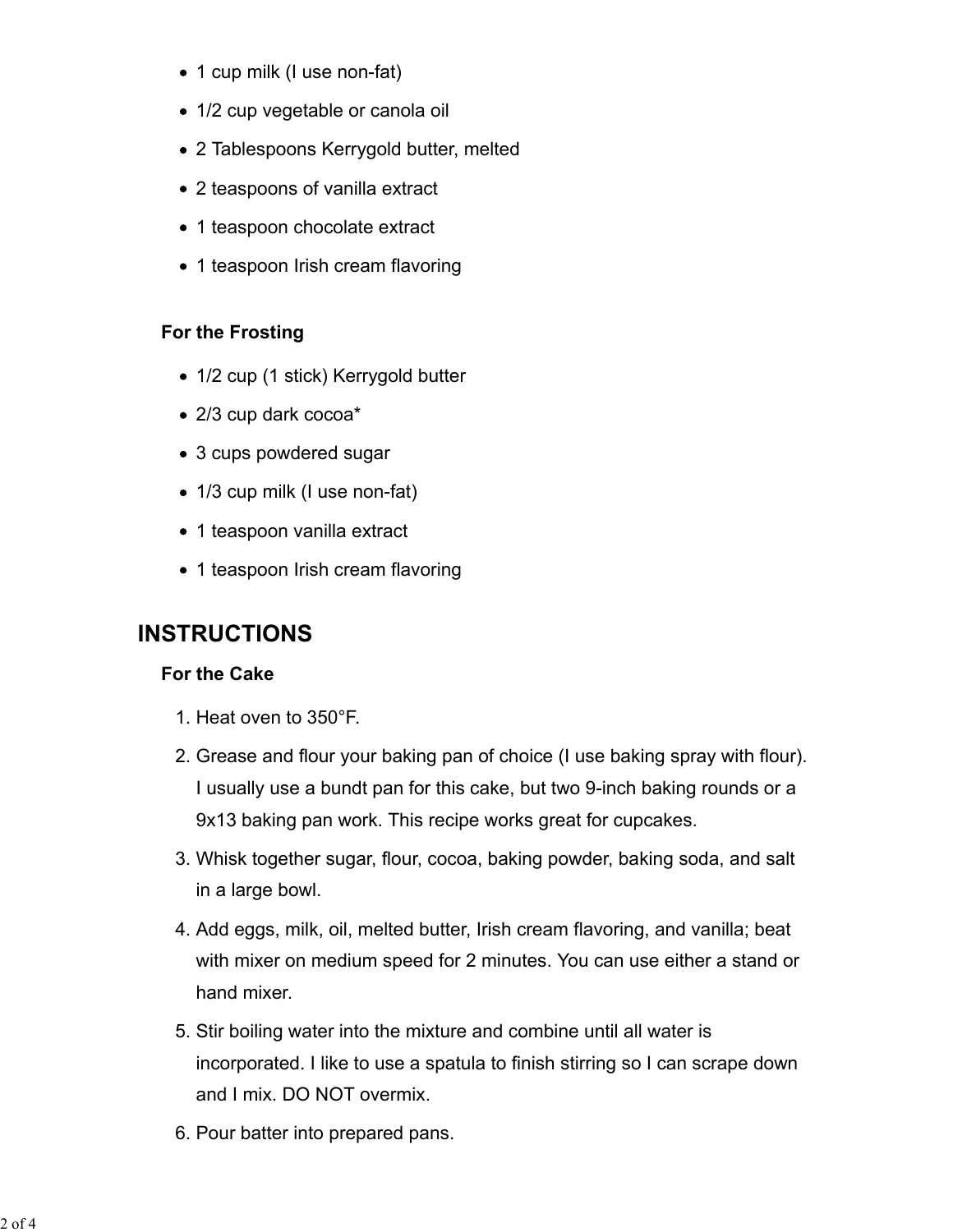- 7. Bake until wood pick or knife inserted in center comes out clean. Cool 10-20 minutes; remove from pan(s) to wire racks. Cool completely. Different baking times are below. Keep in mind that it's easy to overbake, so check after the first time and only continue baking if necessary.
- 8. Baking times for cake rounds: 30-35 minutes
- 9. Baking time for bundt pan: 45-55 minutes (check after 45 if your oven runs hot)
- 10. Baking time for pan cake: 35-40 minutes

### **For the Frosting**

- 1. Melt butter in the microwave or over the stove, and transfer to a mediumsized bowl.
- 2. Stir cocoa into melted butter until well combined.
- 3. Alternately add powdered sugar and milk, beating to spreading consistency. Start with the mixer speed on low until you start to see each addition blending in, then slowly turn up the speed.
- 4. Add a small amount of additional milk, if needed. Stir in Irish cream flavoring and vanilla. Beat on high speed for 15-20 seconds, or longer for a more whipped consistency.
- 5. Makes about 2 cups frosting.

# **NOTES:**

- $\bullet$  Serving sizes: This variation is much richer in flavor (truth: it's not healthy), so I cut the serving sizes down. You could even cut them down more since a sliver of this cake is quite satisfying.
- I use Hershey's dark cocoa for all my baking. I have tried many wonderful brands of cocoa, and find that this one produces the best overall flavor. I also prefer the richness of dark cocoa, but you may use regular cocoa.
- Kerrygold butter is the main flavor key to this recipe variation. It creates a super-rich and smooth cake and frosting. In fact, I tend to use Kerrygold in a lot of my baking recipes for that reason.
- If you want a cake with more "punch," you can substitute Bailey's Irish